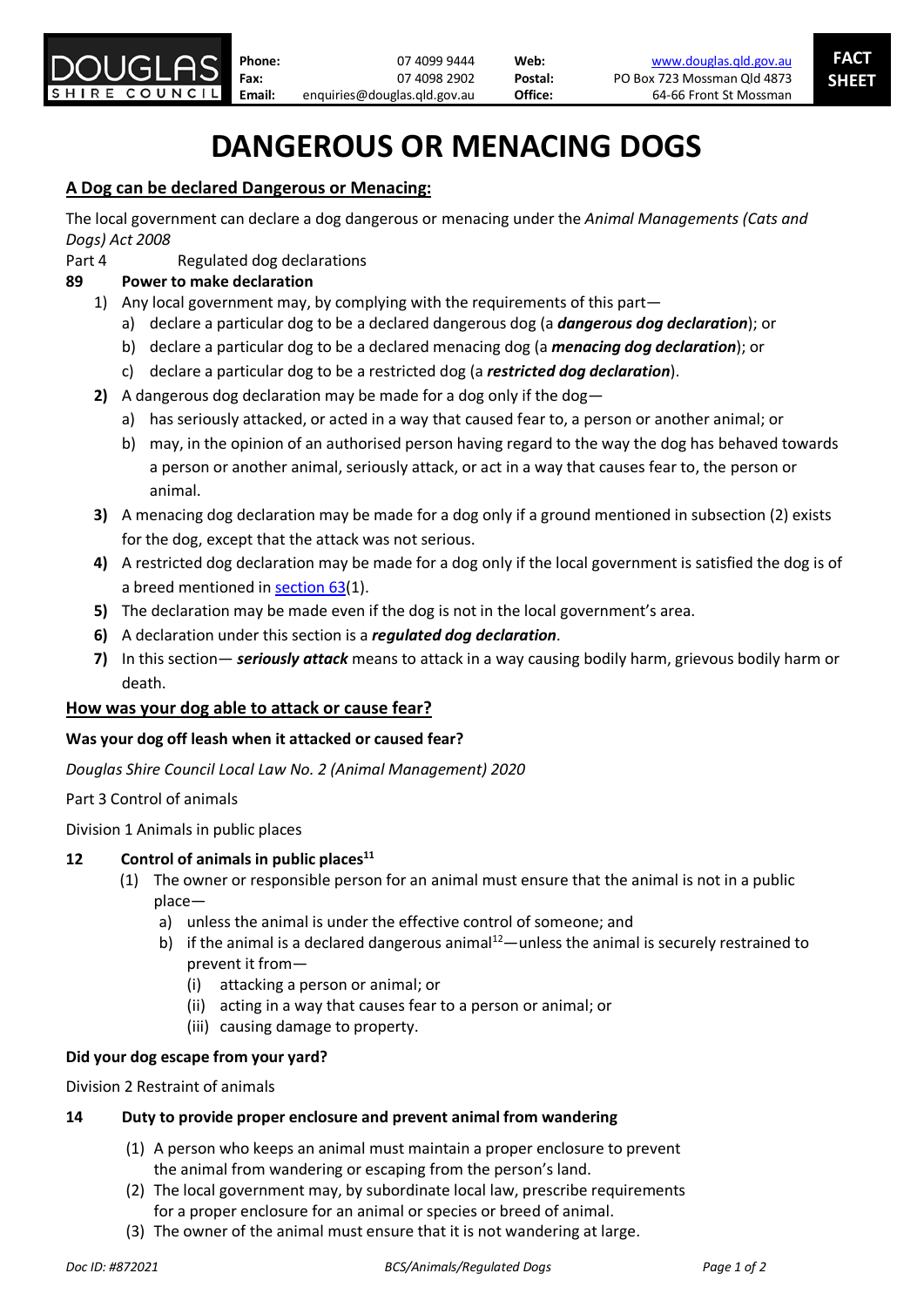## *Animal Management (Cats & Dogs) Act 2008 Animal Management (Cats & Dogs) Regulation 2009*

## **Schedule A – Obligations of owner while proposed declaration notice is in force**

### **1. Mandatory Conditions**

When in a public place a proposed regulated dog must be -

- 1. Muzzled; and
- 2. Under the effective control of someone who has the control of no more than 1 dog at the same time

### **Schedule B – Requirements for keeping declared menacing dog**

#### **1. Mandatory conditions**

- 1. The dog must be implanted with a Prescribed Permanent Implantation Device (PPID).
- 2. The dog must, at all times, wear a collar with an attached identifying tag. The tag must:
	- be made of metal or plastic
	- be in the shape of a disc
	- have a yellow background
	- be at least 25mm in diameter
	- be engraved with the words 'Regulated Dog' and a 24 hour contact telephone number for the owner or responsible person for the dog.
- 3. In a public place and must be under the effective control of someone who has the control of no more than 1 dog at the same time.
- 4. An enclosure for the dog must be maintained at or on the address in the registration notice for the dog and must be childproof and stop the dog from leaving the enclosure. The enclosure must:
	- allow access to the front entrance of the house so that a member of the public seeking access to the front entrance does not have to enter the enclosure
	- be at least 10m<sup>2</sup> and must not include any area that is a swimming pool or area surrounding a swimming pool or all or part of a building usually used for residential purposes
	- have walls at least 1m high above ground level if the dog is 8kg or less or walls at least 1.8m high above ground level if the dog is more than 8kg
	- consist of firm and strong materials with walls designed to prevent children from climbing into the enclosure. The walls may include a perimeter fence for the relevant place or an exterior wall of a structure if it complies with all other requirements of the enclosure.
	- include a weatherproof sheltered area appropriate for the dog
	- include a gate which must be childproof, self-closing and self-latching; and comply with the requirements for the enclosure and which must not be a vehicle access gate

The enclosure may have another gate that is not self-closing and self-latching if it is not a vehicle gate, complies with requirements for the enclosure and is kept securely locked whenever it is not in immediate use.

- 5. A sign/notice must be placed at or near each entrance to the place where the dog is usually kept notifying the public that a regulated dog is kept there and must:
	- be at least 360mm in height and 260mm in width
	- consist of firm and strong materials with a yellow background and black border
	- contain the following information 'BEWARE—MENACING DOG' and 'declared under the *Animal Management (Cats and Dogs) Act 2008*, chapter 4'. The sign must be indelible, legible, printed in black with the wording 'BEWARE—MENACING DOG' approximately 50mm in height and the remainder of the sign's content approximately 15mm in height.
- 6. The dog must not be usually kept at a place other than the place stated in the registration notice as the address for the dog.
- 7. The owner must advise the local government of any change in their residential address within 7 days after making the change. If the new residential address is in another local government area, the permit holder must also give notice to the other local government.